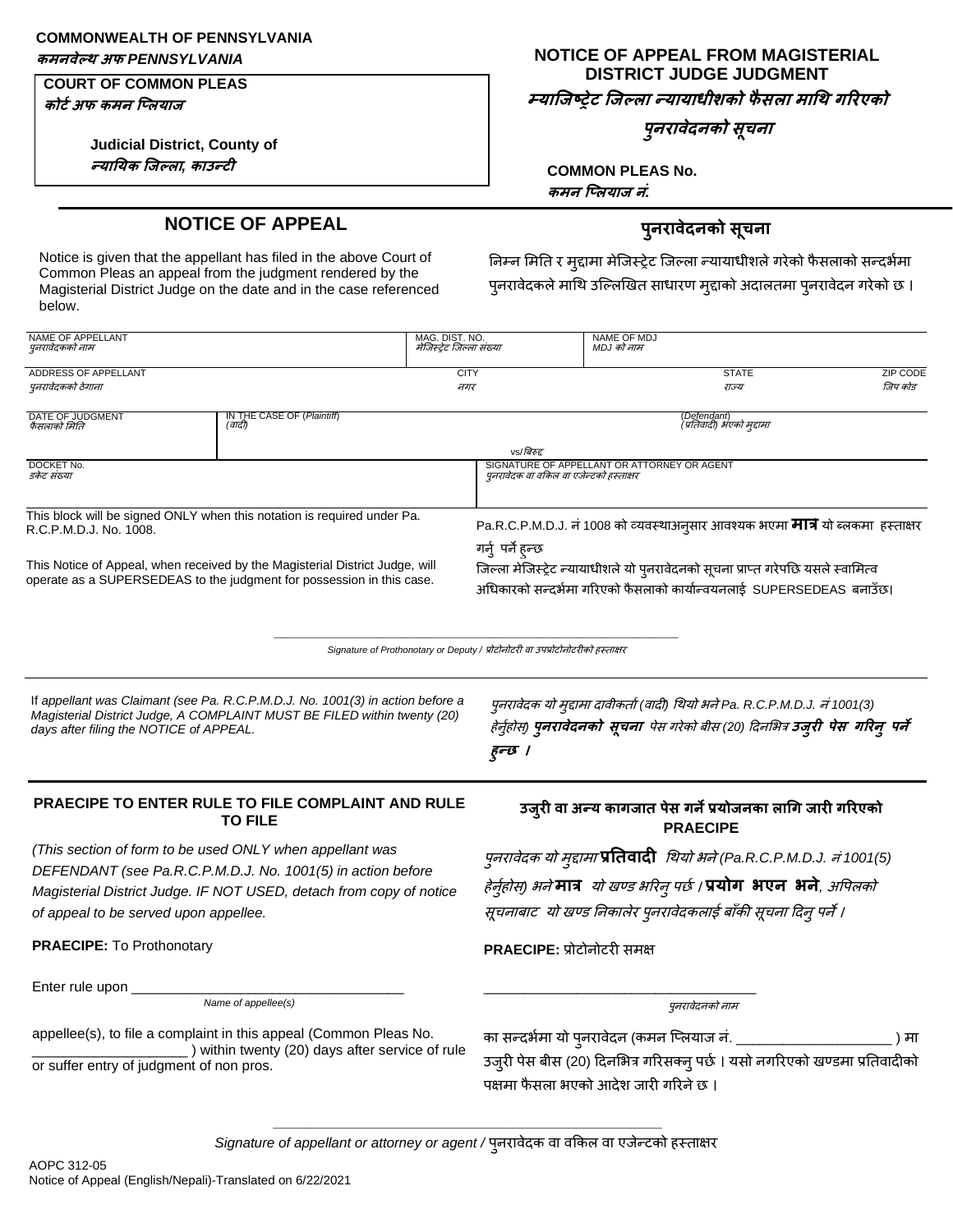|     | RULE: To<br>$_$ , appellee(s)<br>Name of appellee(s)                                                                                                                                                                                | आदेश दिइएको व्यक्ति: _<br>पनरावेदनको नाम<br>प्नरावेदक(हरू)                                                                                                                                                             |  |
|-----|-------------------------------------------------------------------------------------------------------------------------------------------------------------------------------------------------------------------------------------|------------------------------------------------------------------------------------------------------------------------------------------------------------------------------------------------------------------------|--|
| (1) | You are notified that a rule is hereby entered upon you to file a<br>complaint in this appeal within twenty (20) days after the date of<br>service of this rule upon you by personal service or by certified<br>or registered mail. | (1)   तपाईलाई व्यक्तिगत रूपमा यो सूचना दिएर वा ह्लाकबाट रजिष्ट्र पत्र<br>माफर्त यो सूचना पठाएर अबको बीस (20) दिनभित्र यो प्नरावेदनको<br>सन्दर्भमा उजुरी दायर गर्नु पर्ने आदेश जारी गरिएको कुराको जानकारी दिइँदै<br>छ । |  |
| (2) | If you do not file a complaint within this time, a JUDGMENT OF<br>NON PROS MAY BE ENTERED AGAINST YOU.                                                                                                                              | (2) तपाईले यो म्यादभित्र उजुरी दायर <b>गर्न  सक्नुभएन  भने  प्रतिवादीको</b><br>पक्षमा फैसला सुनाइने छ।                                                                                                                 |  |
| (3) | The date of service of this rule if service was by mail is the date<br>of the mailing.                                                                                                                                              | (3) तपाईलाई सूचना हुलाकबाट पठाइएको हो भने पत्र पठाइएको मितिलाई<br>सूचना दिइएको मितिको रूपमा लिइने छ ।                                                                                                                  |  |
|     | Date: 20                                                                                                                                                                                                                            | मितिः , २० उ                                                                                                                                                                                                           |  |

**\_\_\_\_\_\_\_\_\_\_\_\_\_\_\_\_\_\_\_\_\_\_\_\_\_\_\_\_\_\_\_\_\_\_\_\_\_\_\_\_\_\_\_\_\_\_\_\_\_\_** Signature of Prothonotary or Deputy / प्रोटोनोटरी वा उपप्रोटोनोटरीको हस्ताक्षर

### **YOU MUST INCLUDE A COPY OF THE NOTICE OF JUDGMENT/TRANSCRIPT FORM WITH THIS NOTICE OF APPEAL.**

pursuant to Pa.R.C.P.M.D.J. 1005(A).

The appellee and the magisterial district judge in whose office the judgment was rendered must be served with a copy of this Notice

## **तपाईंलेयो पुनिावेदनको सूचनामा अयनवायटरूपलेफै सला/रान्सक्रिलटको सूचनाको प्रयतललपप समावेश गनुटपर्ट ।**

Pa.R.C.P.M.D.J. 1005(A) अन् सार प्*नरावेदक र यो म्*दाको पहिला फैसला गर्ने मेजिस्ट्रेट जिल्ला अदालतको न्यायाधीशलाई पनि यो सूचनाको प्रतिलिपि दिनु अनिवार्य हुन्छ ।

AOPC 312-05 Notice of Appeal (English/Nepali)-Translated on 6/22/2021